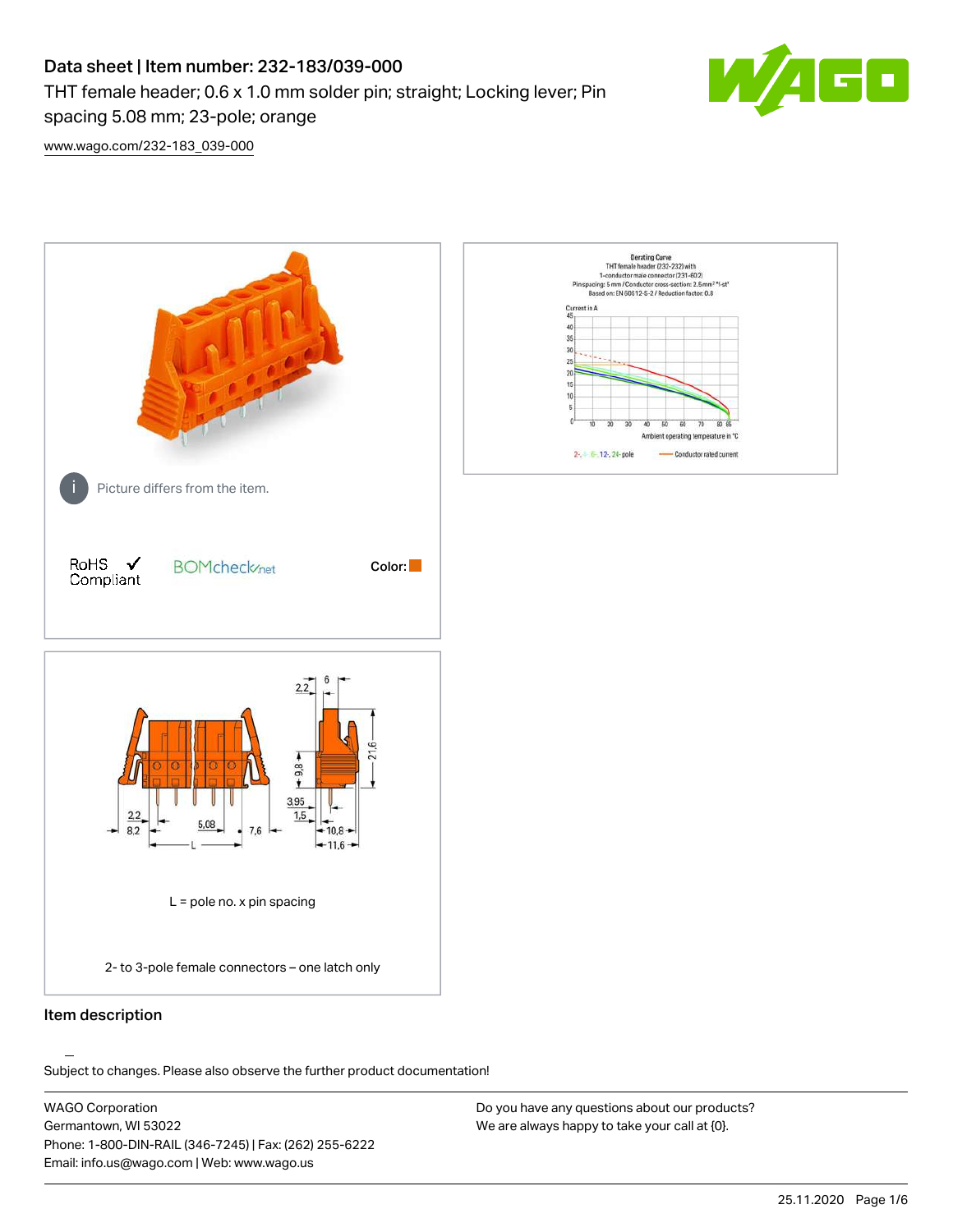

- $\blacksquare$ Horizontal or vertical PCB mounting via straight or angled solder pins
- $\blacksquare$ For board-to-board and board-to-wire connections
- Touch-proof PCB outputs  $\blacksquare$
- П Easy-to-identify PCB inputs and outputs
- П With coding fingers

#### Safety information 1:

The MCS - MULTI CONNECTION SYSTEM includes connectors without breaking capacity in accordance with DIN EN 61984. When used as intended, these connectors must not be connected/disconnected when live or under load. The circuit design should ensure header pins, which can be touched, are not live when unmated.

#### Data Electrical data

# Ratings per IEC/EN 60664-1

| Ratings per                 | IEC/EN 60664-1                                                       |
|-----------------------------|----------------------------------------------------------------------|
| Rated voltage (III / 3)     | 320 V                                                                |
| Rated surge voltage (III/3) | 4 <sub>kV</sub>                                                      |
| Rated voltage (III/2)       | 320 V                                                                |
| Rated surge voltage (III/2) | 4 <sub>kV</sub>                                                      |
| Nominal voltage (II/2)      | 630 V                                                                |
| Rated surge voltage (II/2)  | 4 <sub>kV</sub>                                                      |
| Rated current               | 12A                                                                  |
| Legend (ratings)            | (III / 2) $\triangleq$ Overvoltage category III / Pollution degree 2 |

#### Ratings per UL 1059

| Approvals per                  | UL 1059 |
|--------------------------------|---------|
| Rated voltage UL (Use Group B) | 300 V   |
| Rated current UL (Use Group B) | 15 A    |
| Rated voltage UL (Use Group D) | 300 V   |
| Rated current UL (Use Group D) | 10 A    |

#### Ratings per UL 1977

| Rated voltage UL 1977        | ANN N<br>. ור                                    |
|------------------------------|--------------------------------------------------|
| Rated<br>l current I II–1977 | ، ت<br>$\sim$ $\sim$ $\sim$ $\sim$ $\sim$ $\sim$ |

Subject to changes. Please also observe the further product documentation!

WAGO Corporation Germantown, WI 53022 Phone: 1-800-DIN-RAIL (346-7245) | Fax: (262) 255-6222 Email: info.us@wago.com | Web: www.wago.us

Do you have any questions about our products? We are always happy to take your call at {0}.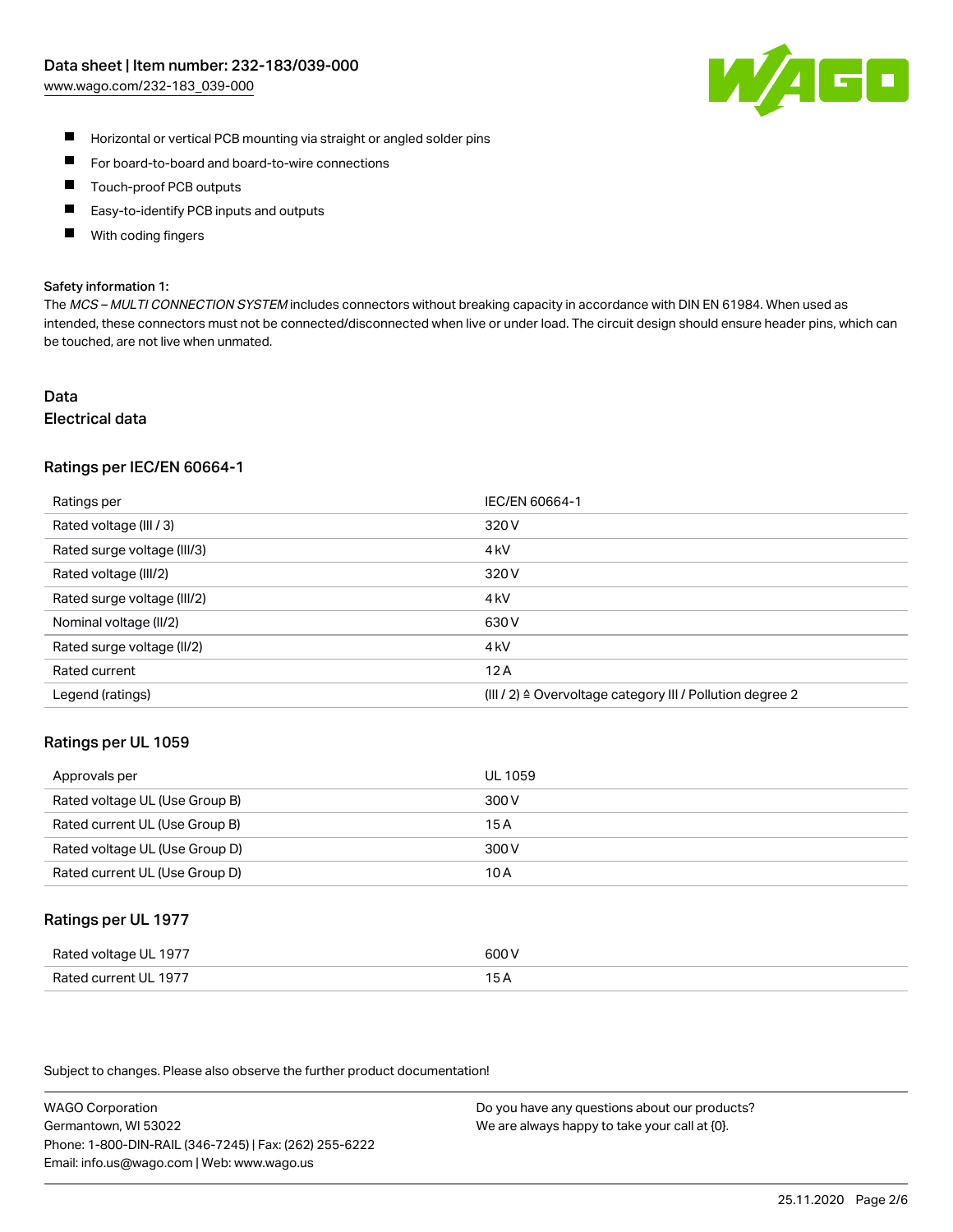

### Ratings per CSA

| Approvals per                   | CSA   |
|---------------------------------|-------|
| Rated voltage CSA (Use Group B) | 300 V |
| Rated current CSA (Use Group B) | 15 A  |
| Rated voltage CSA (Use Group D) | 300 V |
| Rated current CSA (Use Group D) | 10 A  |

## Connection data

| Pole No.                          | 23 |
|-----------------------------------|----|
| Total number of connection points | 23 |
| Total number of potentials        | 23 |
| Number of connection types        |    |
| Number of levels                  |    |

## Physical data

| Pin spacing                          | 5.08 mm / 0.2 inch         |
|--------------------------------------|----------------------------|
| Width                                | 132.64 mm / 5.222 inch     |
| Height                               | 26.6 mm / 1.047 inch       |
| Height from the surface              | 21.6 mm / 0.85 inch        |
| Depth                                | 11.6 mm / 0.457 inch       |
| Solder pin length                    | 5 <sub>mm</sub>            |
| Solder pin dimensions                | $0.6 \times 1$ mm          |
| Drilled hole diameter with tolerance | $1.3$ <sup>(+0.1)</sup> mm |

### Plug-in connection

| Contact type (pluggable connector) | Female connector/socket |
|------------------------------------|-------------------------|
| Connector (connection type)        | for PCB                 |
| Mismating protection               | No                      |
| Mating direction to the PCB        | 90 $^{\circ}$           |
| Locking of plug-in connection      | locking lever           |

## PCB contact

| PCB contact                         | THT                                        |
|-------------------------------------|--------------------------------------------|
| Solder pin arrangement              | over the entire female connector (in-line) |
| Number of solder pins per potential |                                            |

Subject to changes. Please also observe the further product documentation!

| <b>WAGO Corporation</b>                                | Do you have any questions about our products? |
|--------------------------------------------------------|-----------------------------------------------|
| Germantown, WI 53022                                   | We are always happy to take your call at {0}. |
| Phone: 1-800-DIN-RAIL (346-7245)   Fax: (262) 255-6222 |                                               |
| Email: info.us@wago.com   Web: www.wago.us             |                                               |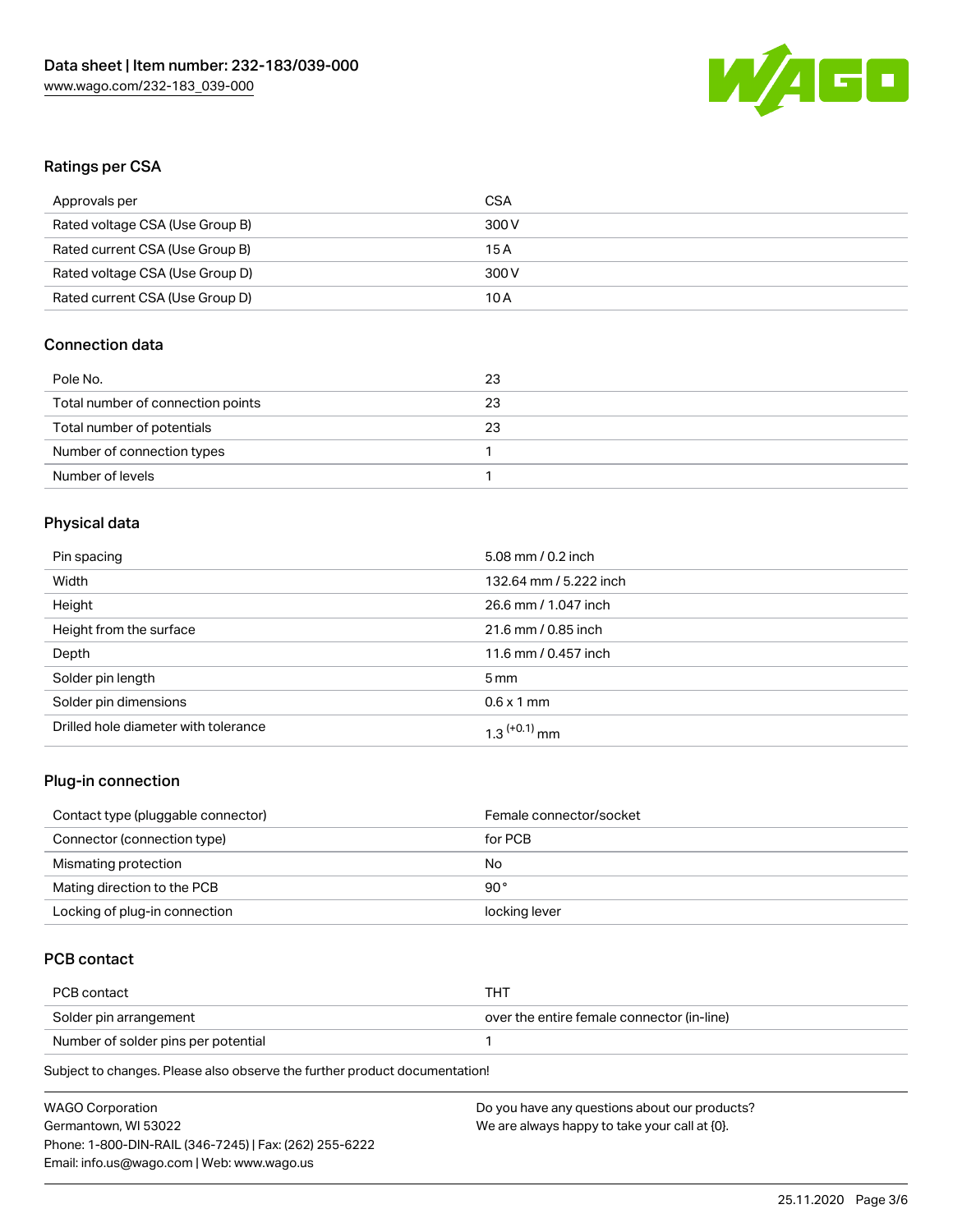

### Material Data

| Color                       | orange            |
|-----------------------------|-------------------|
| Material group              |                   |
| Insulation material         | Polyamide (PA66)  |
| Flammability class per UL94 | V <sub>0</sub>    |
| Contact material            | Copper alloy      |
| Contact plating             | tin-plated        |
| Weight                      | 20.7 <sub>g</sub> |

#### Environmental Requirements

## Commercial data

| Packaging type        | BOX           |
|-----------------------|---------------|
| Country of origin     | DE            |
| GTIN                  | 4055143579568 |
| Customs tariff number | 85366990990   |

## Approvals / Certificates

Email: info.us@wago.com | Web: www.wago.us

#### Ship Approvals

| Logo                                                                                                      | Approval                                                                   | <b>Additional Approval Text</b>                                                                | Certificate<br>name                 |
|-----------------------------------------------------------------------------------------------------------|----------------------------------------------------------------------------|------------------------------------------------------------------------------------------------|-------------------------------------|
| ABS                                                                                                       | <b>ABS</b><br>American Bureau of Shipping                                  |                                                                                                | $19 -$<br>HG15869876-<br><b>PDA</b> |
| VERITAS                                                                                                   | BV<br>Bureau Veritas S.A.                                                  | <b>IEC 60998</b>                                                                               | 11915/D0 BV                         |
| <b>DNV-GL</b><br><b>MARITIME</b>                                                                          | <b>DNV GL</b><br>Det Norske Veritas, Germanischer Lloyd                    |                                                                                                | TAE 000016Z                         |
| <b>UL-Approvals</b>                                                                                       |                                                                            |                                                                                                |                                     |
| Logo                                                                                                      | Approval                                                                   | <b>Additional Approval Text</b>                                                                | Certificate<br>name                 |
|                                                                                                           | Subject to changes. Please also observe the further product documentation! |                                                                                                |                                     |
| <b>WAGO Corporation</b><br>Germantown, WI 53022<br>Phone: 1-800-DIN-RAIL (346-7245)   Fax: (262) 255-6222 |                                                                            | Do you have any questions about our products?<br>We are always happy to take your call at {0}. |                                     |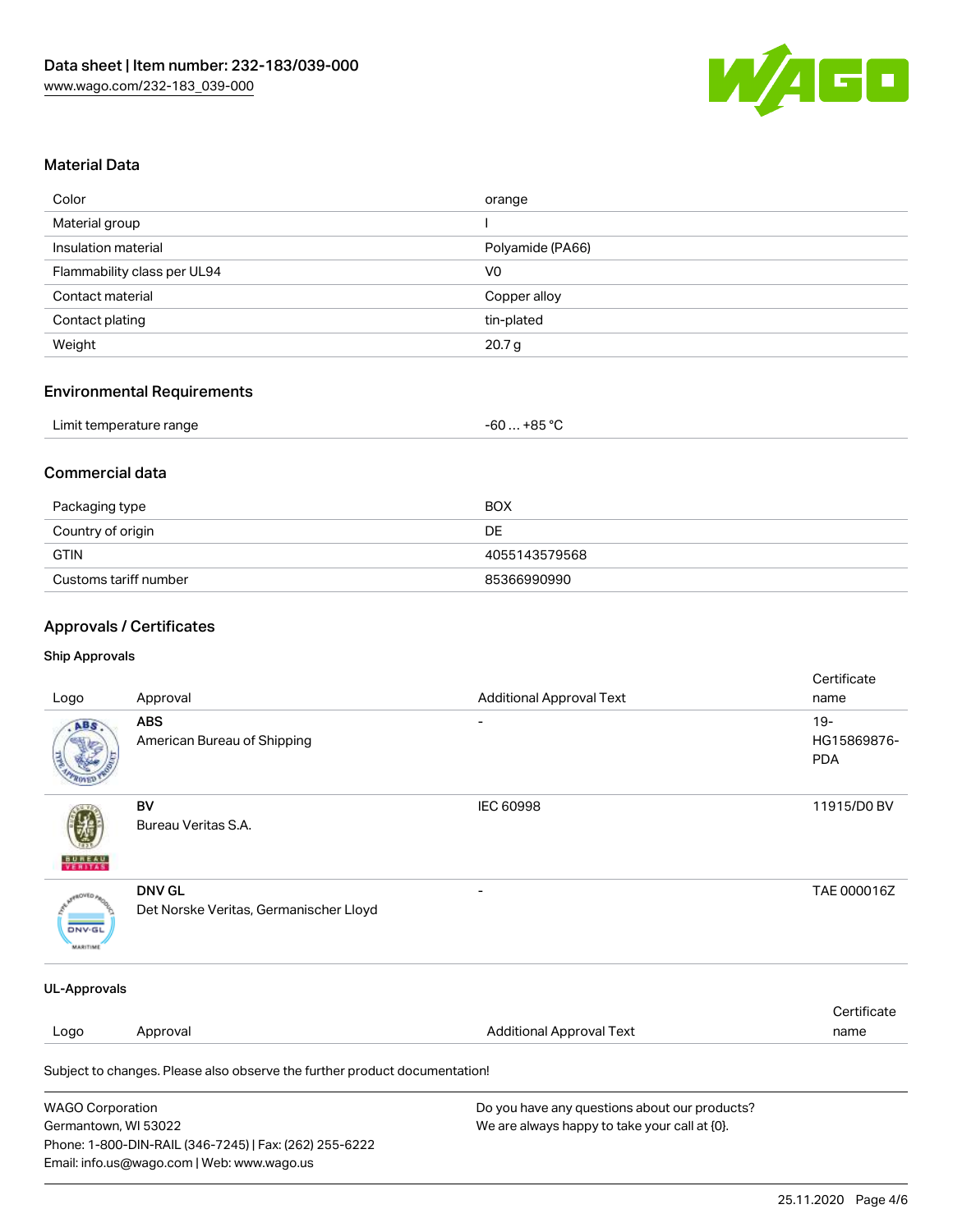Email: info.us@wago.com | Web: www.wago.us



|                                                                                                                                 | UL<br>UL International Germany GmbH                                                                                                                                    | <b>UL 1977</b>                                |               | E45171               |  |
|---------------------------------------------------------------------------------------------------------------------------------|------------------------------------------------------------------------------------------------------------------------------------------------------------------------|-----------------------------------------------|---------------|----------------------|--|
|                                                                                                                                 |                                                                                                                                                                        |                                               |               |                      |  |
|                                                                                                                                 | <b>UR</b>                                                                                                                                                              | <b>UL 1059</b>                                |               | E45172               |  |
|                                                                                                                                 | Underwriters Laboratories Inc.                                                                                                                                         |                                               |               | sec. 18              |  |
| Counterpart                                                                                                                     |                                                                                                                                                                        |                                               |               |                      |  |
|                                                                                                                                 | Item no.231-653<br>1-conductor male connector; 2.5 mm <sup>2</sup> ; Pin spacing 5.08 mm; 23-pole; 2,50 mm <sup>2</sup> ; orange                                       |                                               |               | www.wago.com/231-653 |  |
| <b>Compatible products</b><br>check                                                                                             |                                                                                                                                                                        |                                               |               |                      |  |
|                                                                                                                                 | Item no.: 231-661<br>Test plugs for female connectors; for 5 mm and 5.08 mm pin spacing; 2,50 mm <sup>2</sup> ; light gray                                             |                                               |               | www.wago.com/231-661 |  |
| <b>Downloads</b><br>Documentation                                                                                               |                                                                                                                                                                        |                                               |               |                      |  |
| <b>Additional Information</b>                                                                                                   |                                                                                                                                                                        |                                               |               |                      |  |
| Technical explanations                                                                                                          |                                                                                                                                                                        | Apr 3, 2019                                   | pdf<br>3.6 MB | Download             |  |
| <b>CAD</b> files                                                                                                                |                                                                                                                                                                        |                                               |               |                      |  |
| CAD data                                                                                                                        |                                                                                                                                                                        |                                               |               |                      |  |
| 2D/3D Models 232-183/039-000                                                                                                    |                                                                                                                                                                        |                                               | URL           | Download             |  |
| <b>PCB Design</b>                                                                                                               |                                                                                                                                                                        |                                               |               |                      |  |
|                                                                                                                                 | Symbol and Footprint 232-183/039-000                                                                                                                                   |                                               | URL           | Download             |  |
|                                                                                                                                 | CAx data for your PCB design, consisting of "schematic symbols and PCB footprints",<br>allow easy integration of the WAGO component into your development environment. |                                               |               |                      |  |
| Supported formats:                                                                                                              |                                                                                                                                                                        |                                               |               |                      |  |
|                                                                                                                                 | Accel EDA 14 & 15                                                                                                                                                      |                                               |               |                      |  |
|                                                                                                                                 | Subject to changes. Please also observe the further product documentation!                                                                                             |                                               |               |                      |  |
| <b>WAGO Corporation</b>                                                                                                         |                                                                                                                                                                        | Do you have any questions about our products? |               |                      |  |
| Germantown, WI 53022<br>We are always happy to take your call at {0}.<br>Phone: 1-800-DIN-RAIL (346-7245)   Fax: (262) 255-6222 |                                                                                                                                                                        |                                               |               |                      |  |